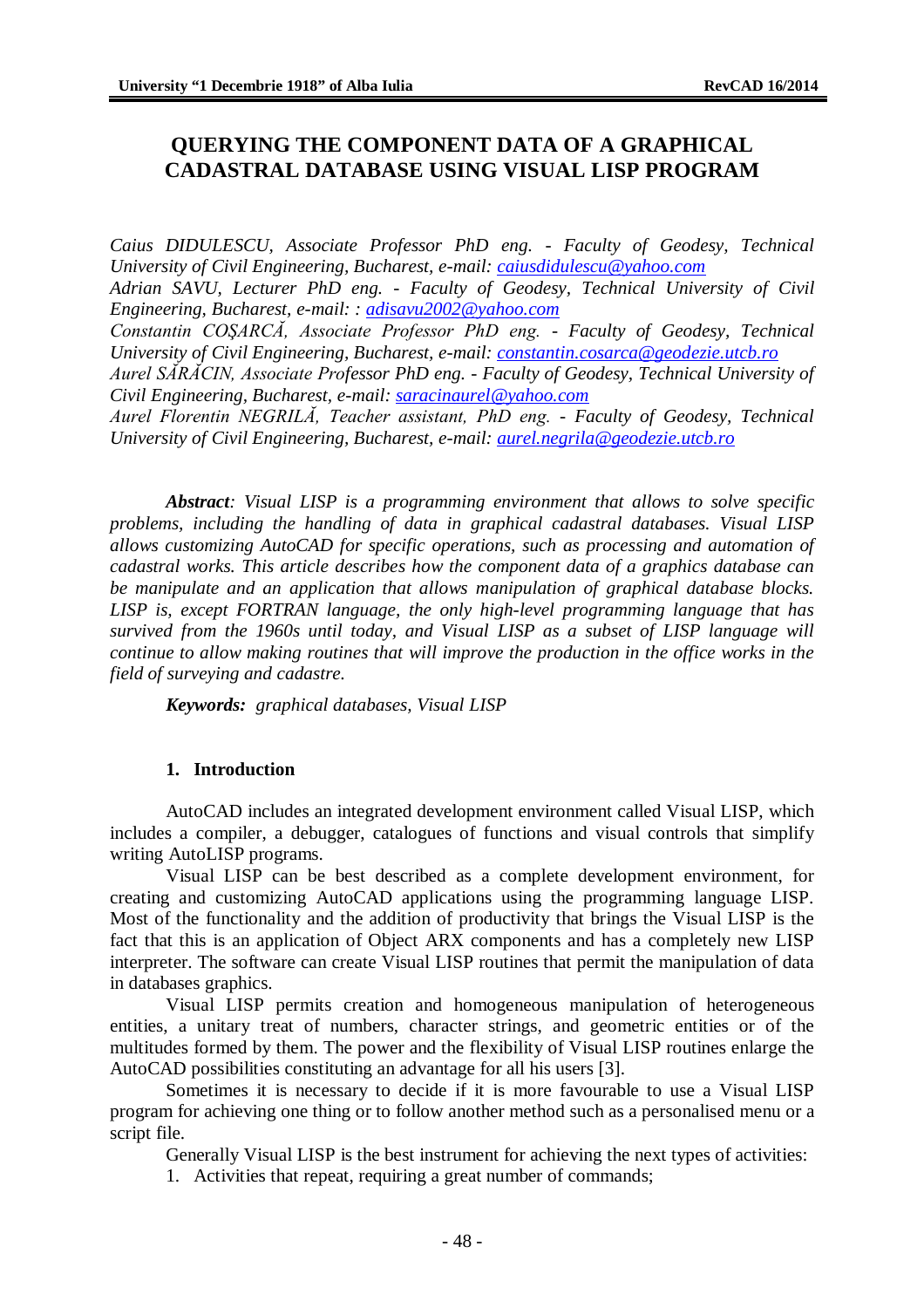- 2. Operations and calculations that can lead to errors;
- 3. Applications of standard rules with consistency;
- 4. Saving working time in AutoCAD by compressing the commands;
- 5. Adaptation of AutoCAD for a specific operation.

Visual LISP routines were created to eliminate repetitive processes to automatically perform various operations and calculations and not least to save working time by compressing AutoCAD commands [1]. Visual LISP is noted for its strength and flexibility routines, but also it allows adapting AutoCAD to perform specific operations.

### **2. Accessing information from graphical databases**

One of the features offered by Visual LISP is the ability to access information from the AutoCAD database. Visual LISP functions allow extraction of component data of an object, such as layer or colour. Also, data of specific items may be handled using Visual LISP functions.

### **2.1 Components of the entities stored in the graphical data**

Each object in the database has an "entity name" assigned, unique for each object (or entity). "Entity name" is a data type, being an internal hexadecimal number uniquely assigned. This hexadecimal number is used for identification, but also the "key" to the internal list of each data object. The example below illustrates the internal list of a line.

((-1 . <Entity name: 7ef08290>) (0 . "LINE") (330 . <Entity name: 7ef05cf8>) (5 . "8B2") (100 . "AcDbEntity") (67 . 0) (410 . "Model") (8 . "Releveu") (100 . "AcDbLine") (10 4.5 5.0 0.0) (11 7.5 4.0 0.0) (210 0.0 0.0 1.0))

It is noted that this list is an AutoLISP list, since begin and end with parentheses, being in fact a list of lists that describe all the components that AutoCAD knows about that line. In a more readable form, the list looks like this:

(-1 . <Entity name: 7ef08290>) (0 . "LINE") (330 . <Entity name: 7ef05cf8>)  $(5. "8B2")$ (100 . "AcDbEntity")  $(67.0)$ (410 . "Model") (8 . "Releveu") (100 . "AcDbLine") (10 4.5 5.0 0.0) (11 7.5 4.0 0.0) (210 0.0 0.0 1.0)

Each internal list was printed on a separate line. These lists are special lists, called associated lists. They are characterized by their shape: (atom or list [.] list or atom)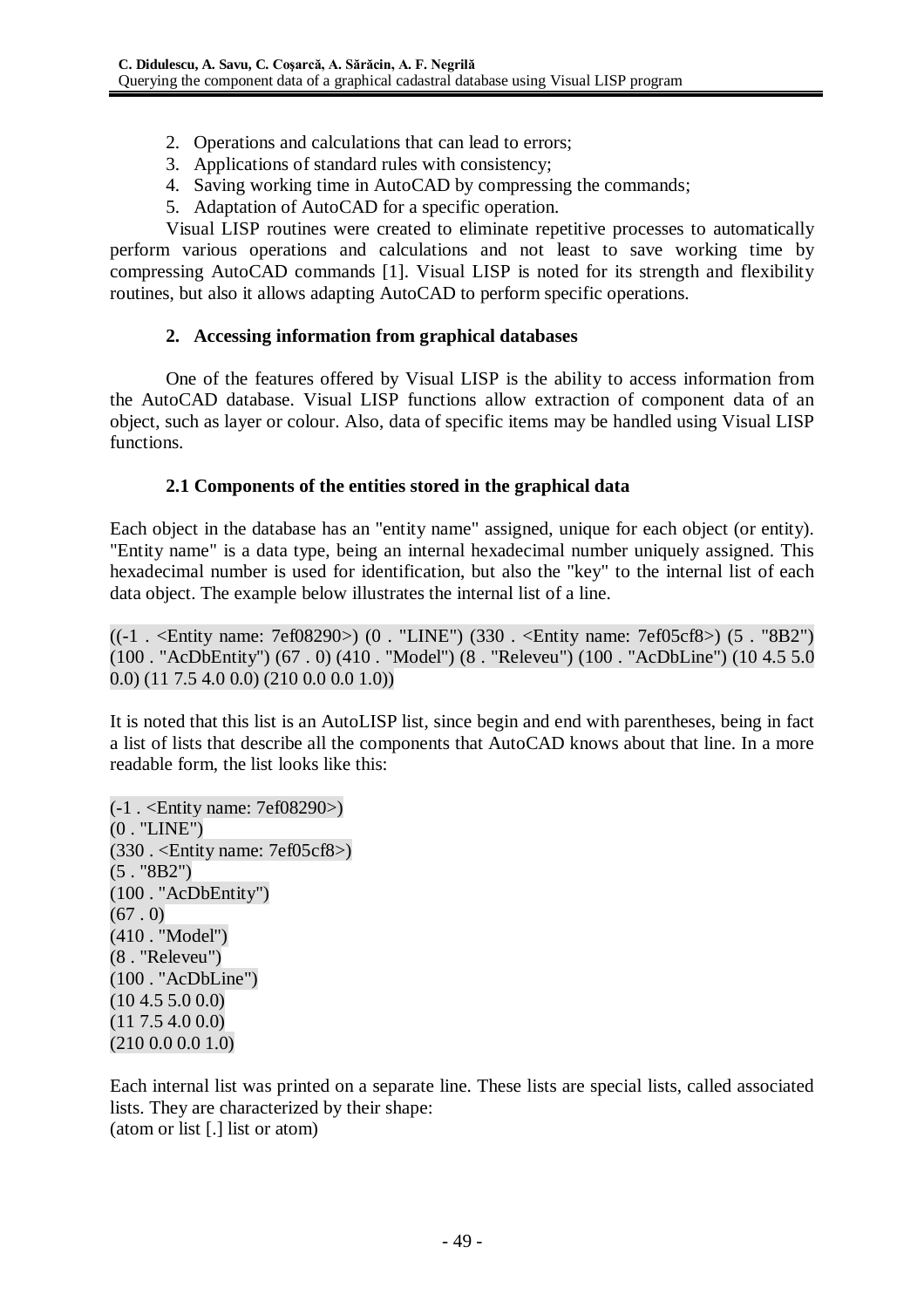If the second item in the list is associated with an atom, this list is called a dotted pair. A pair of points is a list consisting of two atoms separated by a point, with a space before and after the point.

The AutoLISP function **cons** builds dotted pairs. It's syntax is:

(cons atom atom)

In associated lists of "entity name", first item in each nested list is known as group code. Group code identifies the characteristic that is associated to the dotted pair and the second part of the dotted pair has associated the attribute value. The dotted pair (0. "LINE") indicates that the object is a line, and dotted pair (8. "Releveu") indicates that the object is on layer "Releveu".

The following table shows representative group codes and information assigned to these codes.

|                | radio 1. Representative group cours or graphical entities.    |  |  |  |
|----------------|---------------------------------------------------------------|--|--|--|
| $-1$           | Entity name. The name changes every time when a               |  |  |  |
|                | drawing is opened. It is never fixed (saved).                 |  |  |  |
| $\theta$       | Text string indicating the type of entity (fixed)             |  |  |  |
| $\mathbf{1}$   | Indicates the text held by the entity if the object is text   |  |  |  |
| $\overline{c}$ | Name (block name, name attribute in the block)                |  |  |  |
| 5              | Text string up to 16 hexadecimal digits that is used for      |  |  |  |
|                | handling entity                                               |  |  |  |
| 6              | Name of Line Type                                             |  |  |  |
| 7              | Name of text style                                            |  |  |  |
| 8              | Layer name                                                    |  |  |  |
| 10             | Primary point; starting point of a line or a text, the center |  |  |  |
|                | of a circle, etc.                                             |  |  |  |
| DXF            | The primary point value $X$ (Y and Z having followed by 20    |  |  |  |
|                | and 30 codes)                                                 |  |  |  |
| <b>APP</b>     | 3D point (list of three real numbers)                         |  |  |  |
| $11 - 18$      | Other points                                                  |  |  |  |
| 40-48          | Other values (text height, scale factor)                      |  |  |  |
| 49             | Linetype scale                                                |  |  |  |
| 50-58          | Angles (values in nonius degrees in dxf files and radians     |  |  |  |
|                | through AutoLISP applications)                                |  |  |  |

Table 1. Representative group codes of graphical entities.

Each object in the drawing has a code 0 and a code 8, since these are the type of object (line, circle) and the layer on which is represented the object.

## **2.2. Extraction of data components of a graphical database entity**

Extraction of data components of a graphical database entity is a process carried out in several stages. The first step is usually the same: getting the name of the entity. Without it, all the data components of the entity are inaccessible. AutoLISP function **entsel** (shortening for entity selection) permits to obtain the name of an entity, allows to select an entity and returns two pieces of information, respectively name of the entity and coordinates of point used to select the entity. Entity name is the first element of the list and can be isolated by using **car** function.

For extraction of data components of a circle, it is necessary to draw a circle with any centre and any radius. The Visual LISP Console are inserted the following commands: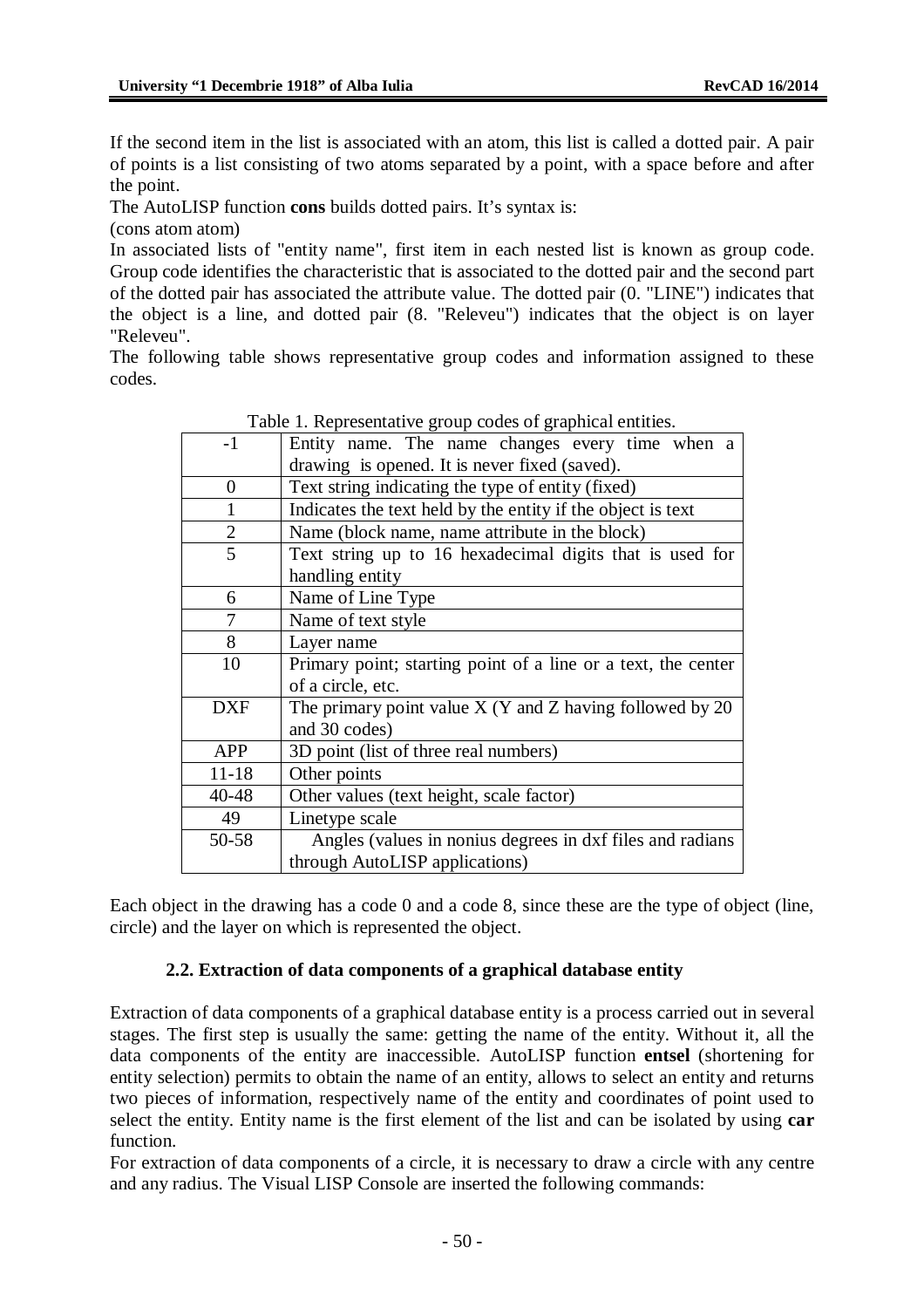\_\$ (setq ent (entsel)) Select object: < select the circle > (<Entity name: 7ef0f710> (473.144 2434.44 0.0)) \_1\$ (setq ent (car ent)) <Entity name: 7ef0f710>

**Ent** symbol was linked to the name of the entity. Further AutoLISP provides **entget** function (derived from the get entity) [5]. This displays the data components of the entity whose name has been linked to a symbol.

\_1\$ (setq ent (entget ent))

 $((-1 \cdot \text{~Activity name: } 7ef0f710>)$  (0 . "CIRCLE") (330 . < Entity name: 7ef05cf8>) (5 . "D9392") (100 . "AcDbEntity") (67 . 0) (410 . "Model") (8 . "TEXT") (100 . "AcDbCircle")  $(10\,455.871\,2453.43\,0.0)\,(40\,.26.7985)\,(210\,0.0\,0.0\,1.0))$ 

At this point, the data components of circle are linked to the ent symbol.

The next step consists in extracting specific information from the data list. If it is desired to extract the layer name of the drawn entity, it is noted that the layer name is contained in the sublist having the group code 8 as a dotted pair. In the example above, this sub-list appears: (8. "TEXT")

To remove this list, called associated list, from the entire list, it is used **assoc** AutoLISP function that requires two arguments: the group code of extracted sub-list and the symbol that is linked to the entire list of the entity.

\_ \$ (setq ent (assoc 8 ent))

(8. "TEXT")

This is a dotted pair containing the desired information (layer name) in the second list item. Information can be extracted using the **cdr** function.

 $\frac{1}{2}$  (setq ent (cdr ent))

"TEXT"

This was the last step: it is extracted the name of the layer on which the circle was drawn and it was connected to a variable. Abridged, this can be written on a single line:

 $\frac{1}{2}$  (Setq ent (cdr (assoc 8 (entget (car (entsel))))))

"TEXT"

## **3. Handling of data components of an entity in Visual LISP programs**

Extraction of data component of entities allows programs to save time and to increase productivity in office work.

It is desirable to use an existing block in the drawing to be inserted in other positions. The first stage consists in running the steps above, namely finding the block name.

\_\$ (setq ent (entsel)) (<Entity name: 7ef03860> (588064.0 361078.0 0.0)) \_\$ (setq ent (car ent)) <Entity name: 7ef03860> \_\$ (setq ent (entget ent))  $((-1)$ . <Entity name: 7ef03860>)  $(0)$ . "INSERT") (330. <Entity name: 7ef13d00>) (5. "3ACC") (100 . "AcDbEntity") (67 . 0) (410 . "Model") (8 . "DN") (100 .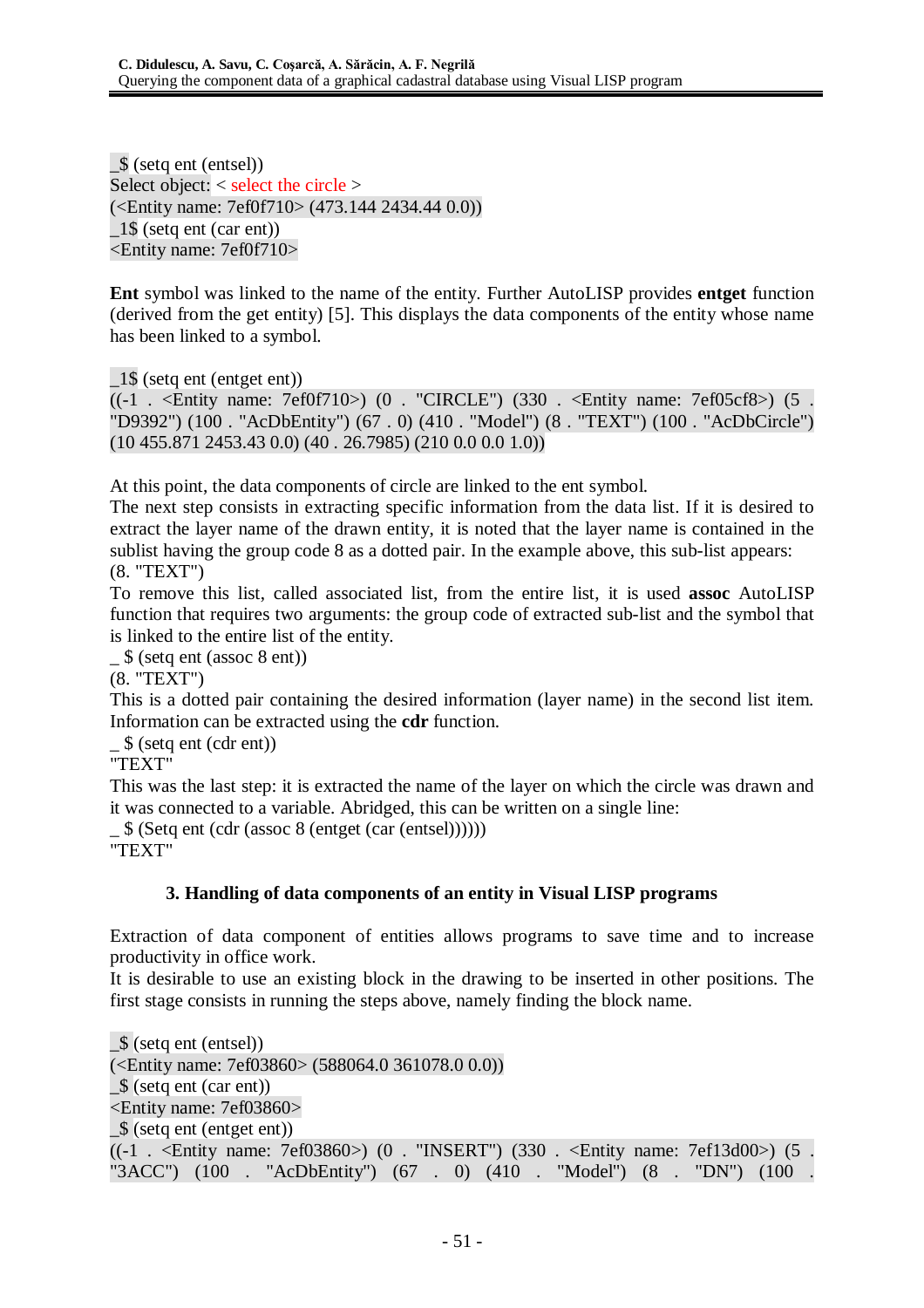"AcDbBlockReference") (2 . "borna-hecto-m") (10 588065.0 361076.0 0.0) (41 . 1.0) (42 .  $1.0$ ) (43, 1.0) (50, 0.0) (70, 0) (71, 0) (44, 0.0) (45, 0.0) (210, 0.0, 0.0, 1.0))

It is noted that the block name is found in the associated list with the group code 2. Extracting its name is the same as above:

 $\frac{1}{2}$  (setq ent (assoc 2 ent))

```
(2. "borna-hecto-m")
```

```
_ $ (setq ent (cdr ent))
```

```
"borna-hecto-m"
```
Further it can be inserted the desired block, using **command** AutoLISP function. \$ (command "insert" ent) nil

The result in Visual LISP Console is nil because the **command** function returns nil, but the effect is seen in AutoCAD, where the block is waiting to be inserted. The result of the command line is as follows:

Command: 'VLIDE insert Enter block name or [?] <br/> <br/>borna-hecto-m>: borna-hecto-m Units: Millimeters Conversion: 1000 Specify insertion point or [Basepoint / Scale / X / Y / Z / Rotate]: Specify insertion point or [Basepoint / Scale /  $X / Y / Z /$  Rotate]: <select insertion point> Enter X scale factor, specify opposite corner, or [Corner / XYZ] <1>: <Enter> Enter Y scale factor  $X$  <Use scale factor>: <Enter> Specify rotation angle <0.0000g>: <Enter> The result above can be written in a program:

```
(defun C: IB (/ ent)
  (setq ent (entsel))
  (setq ent (car ent))
  (setq ent (entget ent))
  (setq ent (assoc 2 ent))
  (setq ent (cdr ent))
  (command "insert" ent)
\lambda
```
It is selected the code and it is loaded with Load Selection command from the Tools menu. It can be observed in the Visual LISP Console window that new command **C: IB** is loaded. After calling the new AutoCAD **IB** command, it is selected the desired block and inserted in another location specified by the user.

It is possible for the user to select an object that is not a block. In this case, the routine fails. It extracts the code group 2, which only block items have it. In this case **ent** variable will be bound to nil. It is necessary to introduce a conditional ramification to allow the routine to run when one block was selected and otherwise to print an error message.

```
\phi ( defun C: IB (\phi ent )
( setq ent ( entsel ) )
( setq ent (car ent ) )
( setq ent ( entget ent ) )
( setq ent ( assoc 2 ent ) )
```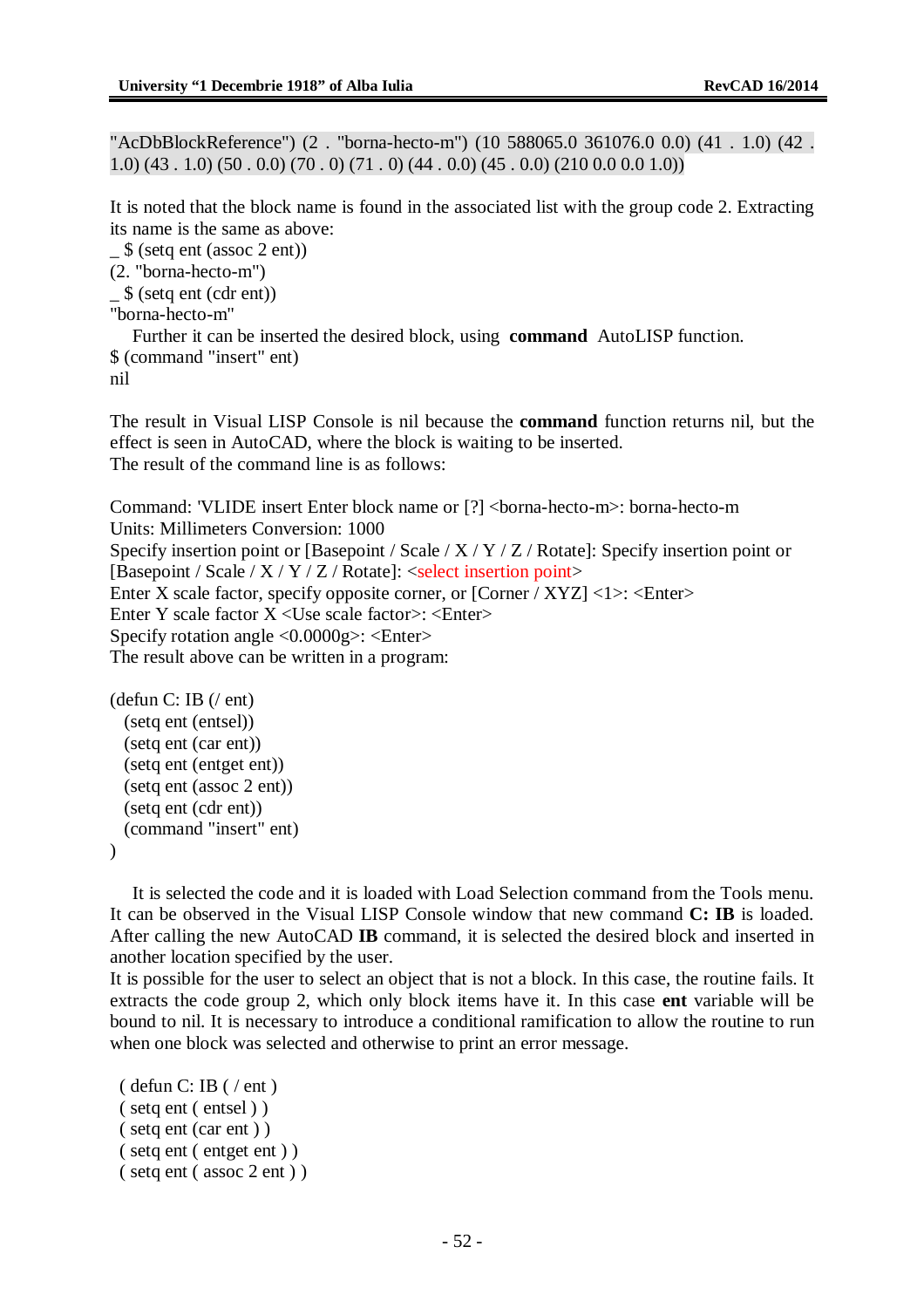```
( setq ent ( cdr ent ) )
 (if ent
  (command "insert" ent )
  ( prompt " You have not selected a block , try again . " )
 \lambda( princ )
\lambda
```
## **3.1 Retrieving coordinates of blocks inserted in a graphical database.**

If the coordinates of the blocks in the database cannot be found in the files of coordinates, they can be recovered. The steps are: it queries the entire database, extract only the blocks from the selected area and the results will be written in an external file.

```
(defun C:ptbl (/ ent)
 (setvar "OSMODE" 0)
 (print "Selectati blocurile:")
 (setq fis (open "fiscoo.txt" "a"))
 (setq sp (ssget)) ; create a selection set
 (setq sa (sslength sp)) ; returns the number of entities in the selection set
 (setq index 0.)
 (while (< index sa)
  (setq ent (ssname sp index)); returns the name of the entities in the selection set
  (setq ent (entget ent))
  (setq ent1 (assoc 2 ent)); check whether the selected entities are blocks
  (if ( /= ent1 nil); condition the extraction of coordinates only for block entities
   (progn
       (setq XYZ (cdr (assoc 10 ent)))
       (command "point" XYZ)
       (setq x (car XYZ))
       (setq y (cadr XYZ))
       (Setq z (car XYZ))
       (write-line
         (\text{strcat } " " (rtos x) " " (rtos y) " " (rtos z))fis
       )
   )
  \overline{)}(prompt " You have not selected a block , try again.")
 (princ)
 (setq index (+ index 1.))\lambda(close fis)
(princ)
)
```
The program opens a text file for writing, creates a selection set, returns the number of entities found in the selection set and check whether selected entities are blocks. "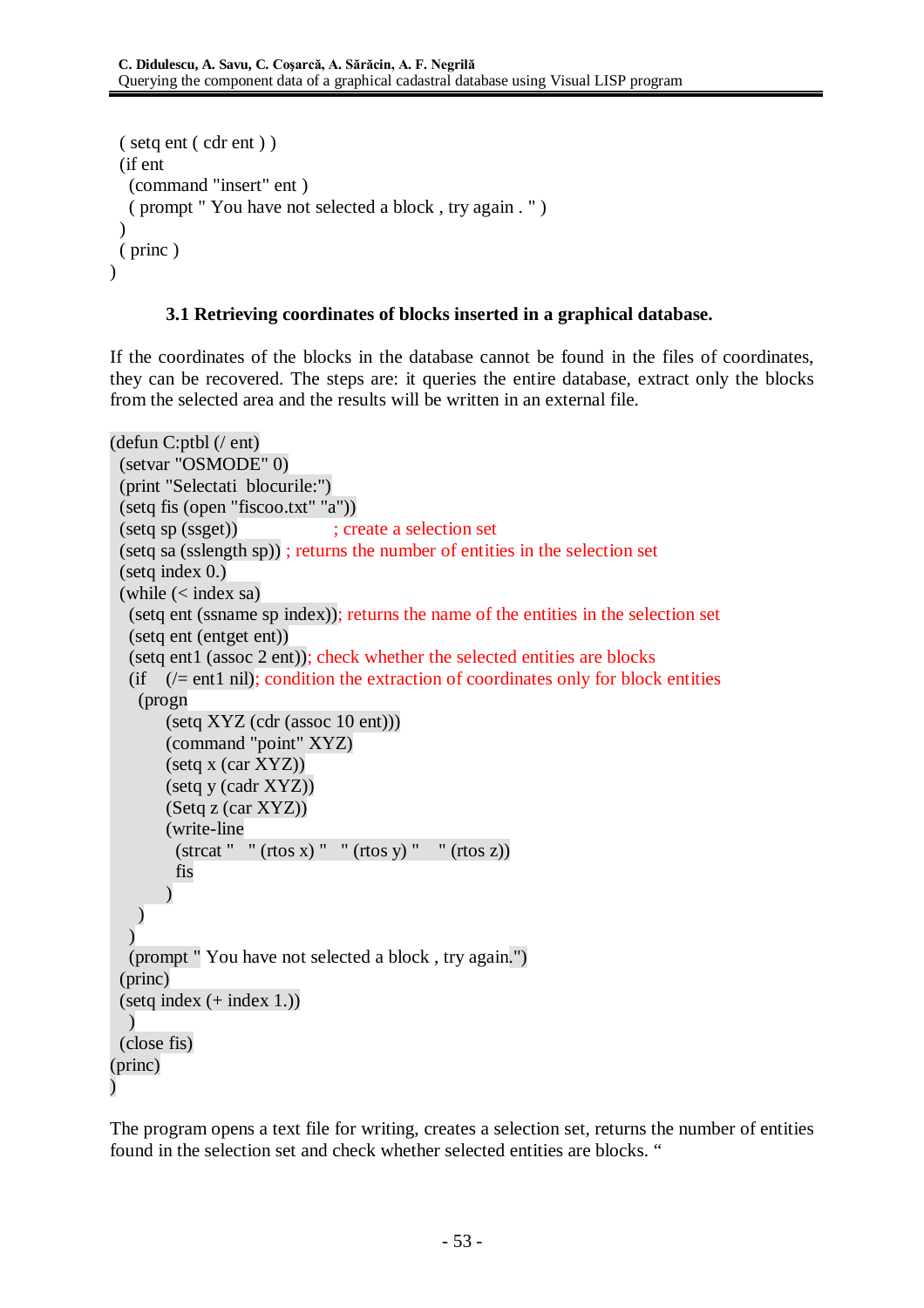Further, is placed the condition of extraction coordinates only for block entities and the obtained values are written in the open file. If there are not selected blocks, the program displays the message "You have not selected a block, try again".



Fig. 1 Running subroutine ptbl

The result of applying subroutine lead to an automatic file that containing the coordinates of the selected blocks.

| fiscoo - Notepad |                                                                                                                                                                                 |                                                                                                                                                                                  |                                                                                                                                                                                 |  |
|------------------|---------------------------------------------------------------------------------------------------------------------------------------------------------------------------------|----------------------------------------------------------------------------------------------------------------------------------------------------------------------------------|---------------------------------------------------------------------------------------------------------------------------------------------------------------------------------|--|
| File             | Edit<br>Format View                                                                                                                                                             | Help                                                                                                                                                                             |                                                                                                                                                                                 |  |
|                  | 542219.187<br>542236.006<br>542226.937<br>542225.979<br>542242.309<br>542245.003<br>542245.122<br>542246.221<br>542247.493<br>542242.6<br>542237.411<br>542272.058<br>542270.12 | 308971.433<br>308967.72<br>308979.694<br>308974.827<br>308995.762<br>308980.324<br>308971.381<br>308968.704<br>308967.771<br>308943.396<br>308942.26<br>308937.009<br>308934.781 | 542219.187<br>542236.006<br>542226.937<br>542225.979<br>542242.309<br>542245.003<br>542245.122<br>542246.221<br>542247.493<br>542242.6<br>542237.411<br>542272.058<br>542270.12 |  |

Fig. 2 Getting the text file with coordinate values after applying the routine

#### **4. Conclusion**

Visual Lisp is an integrated programming environment where AutoLISP programs are developed and debugged. It should not be regarded as a substitute for AutoLISP language, but rather as an extension of AutoLISP language [3]. Adding a fully integrated development